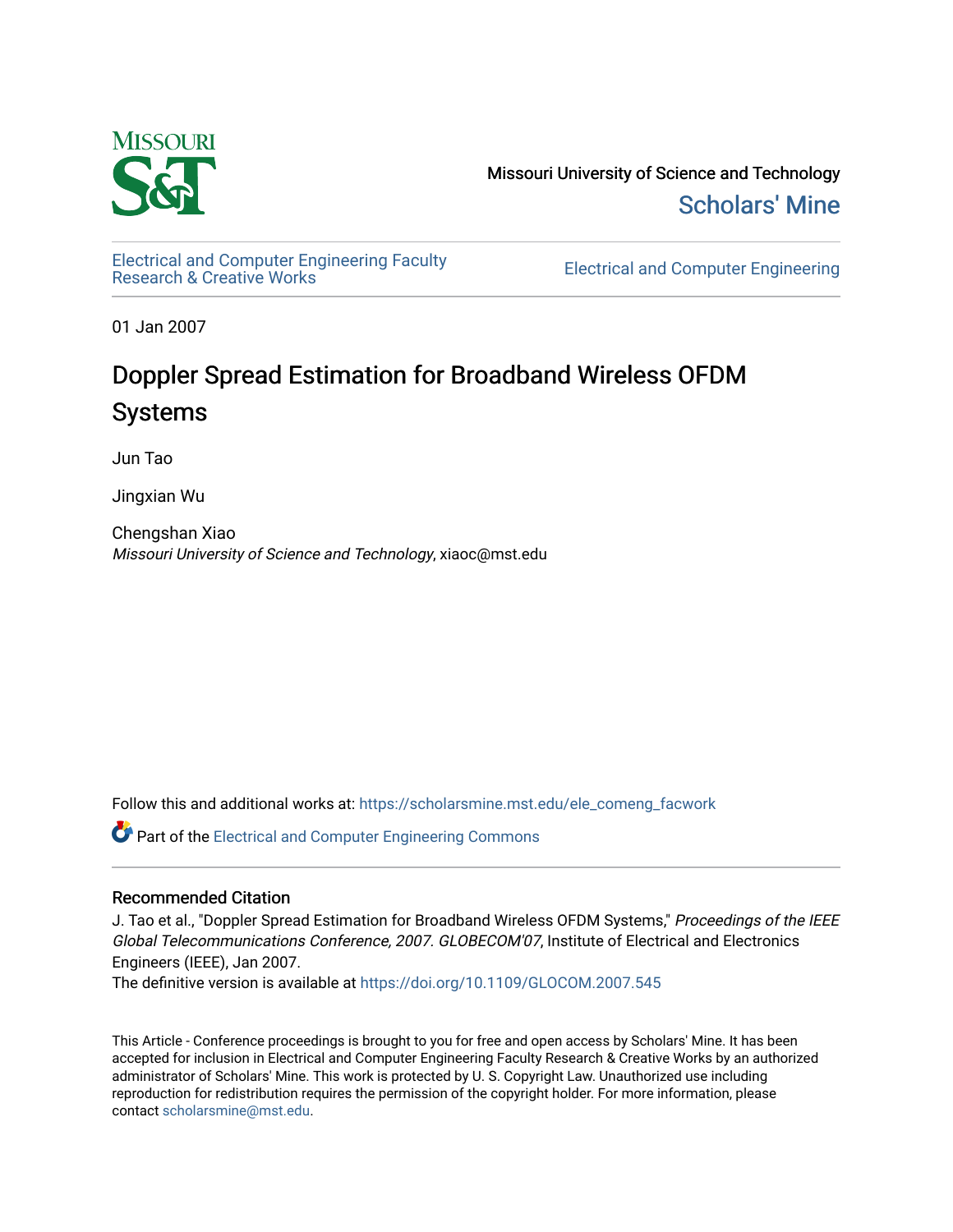# Doppler Spread Estimation for Broadband Wireless OFDM Systems

Jun Tao, Jingxian Wu, and Chengshan Xiao

*Abstract***— In this paper, we present a new Doppler spread estimation algorithm for broadband wireless orthogonal frequency division multiplexing (OFDM) systems with time-varying and frequency-selective Rayleigh fading. The algorithm is developed by analyzing the statistical properties of the power of received signals in the time domain, thus it excludes the influence of intercarrier interference introduced by channel variation within one OFDM symbol. The operation of the algorithm doesn't require the knowledge of fading coefficients, transmitted data symbols, or signal-to-noise ratio (SNR). It works well under time-selective and frequency-selective Rayleigh fading channel with SNR as low as 0 dB. Moreover, unlike existing algorithms, the proposed algorithm takes into considerations of the discrete-time channel inter-tap correlation, as the case in practical systems. Simulation results demonstrate that this new algorithm can accurately estimate a wide range of Doppler spread with low estimation latency and high computational efficiency.**

#### I. INTRODUCTION

Doppler spread estimation or mobile speed estimation has a wide range of applications for single carrier systems [1] – [3], and has received extensive attentions  $[4] - [6]$ . However, few algorithms have been discussed on Doppler spread estimation for orthogonal frequency division multiplexing (OFDM) systems [7], [8]. Doppler spread estimation is important for broadband wireless OFDM system [9], where time selectivity of channel can not be ignored even within one OFDM symbol [10]. In [7], auto-covariance of post-DFT (Discrete Fourier Transform) frequency-domain signal is utilized to estimate Doppler spread or mobile speed. The algorithm can only be applied to signals on pilot tones. Consequently, to extract the necessary statistics for Doppler spread estimation, large number of OFDM blocks are required, and this results in long estimation delay. In [8], autocorrelation of time-domain channel estimations is utilized to estimate Doppler spread. However, the wireless receiver still has to know the fading channel coefficients before estimating the Doppler spread. Also, this method provides satisfactory estimation accuracy only when the signal-to-noise ratio (SNR) is high.

As mentioned above, most existing algorithms require the knowledge of channel fading coefficients before Doppler estimation can be performed. This results in high computational

This work was supported in part by the National Science Foundation under Grant CCF-0514770.

J. Tao is with the Department of Electrical & Computer Engineering, University of Missouri, Columbia, MO 65211, USA.

J. Wu is with the Department of Engineering Science, Sonoma State University, Rohnert Park, CA 94928, USA.

C. Xiao is with the Department of Electrical & Computer Engineering, University of Missouri, Rolla, MO 65409, USA.



Fig. 1. OFDM system model (only  $y^{(i)}(n)$  is used during Doppler spread estimation.)

complexities at the receiver. In addition, previous estimation algorithms designed for frequency selective fading assume a symbol-spaced discrete-time channel model with uncorrelated channel taps, which, as shown in [11] and [12], is a very special case of practical systems. The uncorrelated channel tap assumption may significantly limit the practical value of those algorithms.

In this paper, a novel algorithm, which does not suffer from any aforementioned limitation, is proposed to estimate Doppler spread for broadband OFDM system under doubly selective (time-selective and frequency-selective) Rayleigh fading. Compared to other algorithms in the literature, the new algorithm has three main advantages. First, the estimation statistics are collected from all the signals at the receiver, and it doesn't require the knowledge of fading coefficients or transmitted data symbols. So the limitations in [7], [8] are avoided. Second, the new algorithm is not affected by intercarrier interference (ICI) and is robust over a wide range of SNR. Third, the algorithm is developed based on practical discrete-time channel model with correlated channel taps. Numerical simulations demonstrate that it can provide very good estimation accuracy even for SNR as low as 0 dB.

#### II. SYSTEM MODEL AND ASSUMPTIONS

Consider an OFDM system shown in Fig. 1. For the ith  $(i \in \mathbb{Z})$  OFDM symbol, a set of N modulated symbols,  $s^{(i)} =$  $[s_0^{(i)}, ..., s_{N-1}^{(i)}] \in C^{1 \times N}$ , are multiplexed onto N subcarriers. The modulated complex symbols,  $s_k^{(i)}$ , are assumed to be zeromean random variables with correlation given by

$$
E\left\{s_{k_1}^{(i)}\left[s_{k_2}^{(j)}\right]^*\right\} = \delta(k_1 - k_2)\delta(i - j). \tag{1}
$$

This full text paper was peer reviewed at the direction of IEEE Communications Society subject matter experts for publication in the IEEE GLOBECOM 2007 proceedings.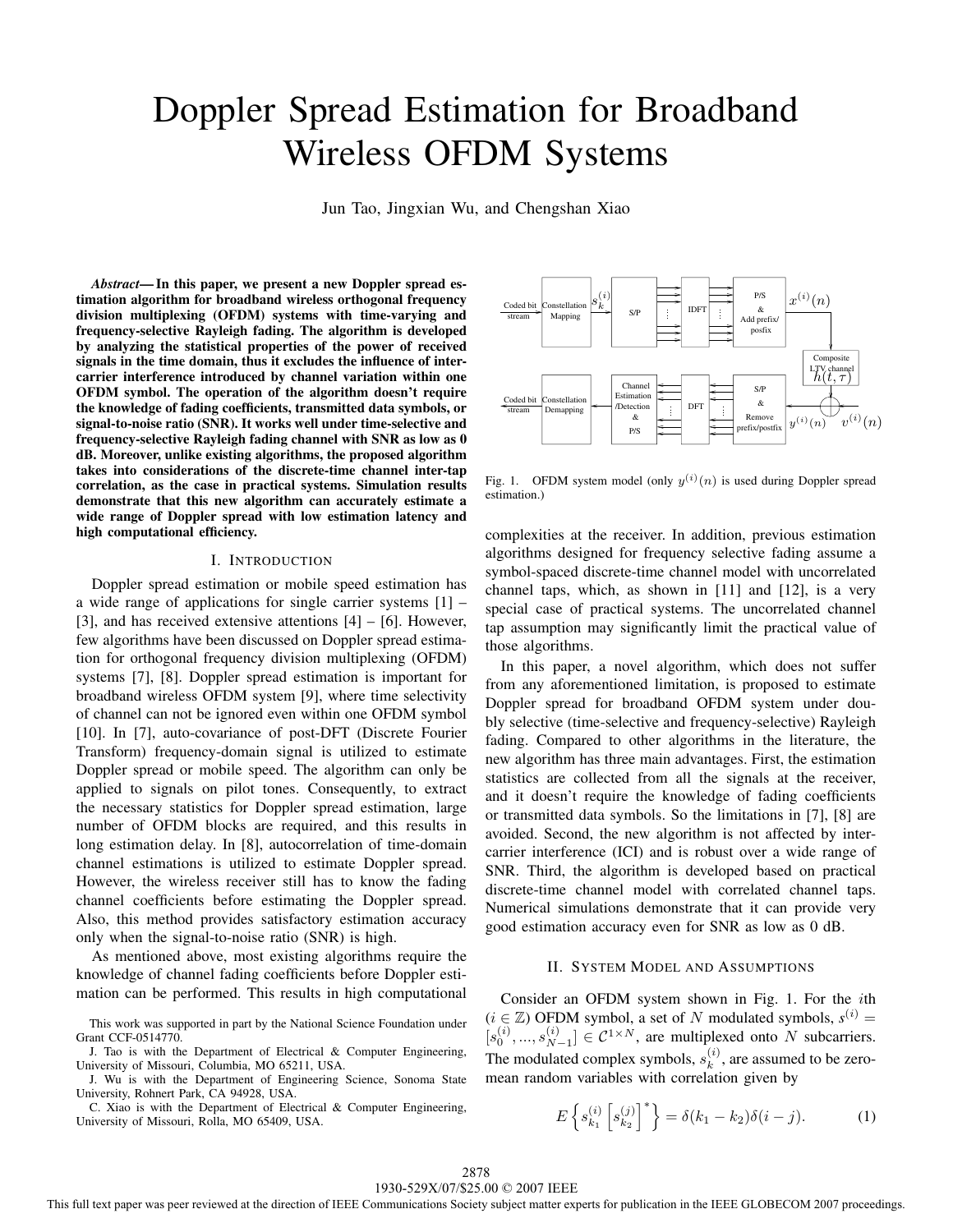This assumption is valid for modulation schemes such as Mary phase shift keying (MPSK), M-ary quadrature amplitude modulation (MQAM), etc.

Performing N-point normalized inverse discrete Fourier transform (IDFT) [10] leads to the time-domain samples,  $x^{(i)}(n)$ , as

$$
x^{(i)}(n) = \frac{1}{\sqrt{N}} \sum_{k=0}^{N-1} s_k^{(i)} e^{j\frac{2\pi}{N}kn}, -N_p \le n < N + N_q,\tag{2}
$$

where  $N_p$  and  $N_q$  are the lengths of cyclic prefix and cyclic postfix, respectively. Cyclic postfix is introduced to avoid intersymbol interference (ISI) caused by the noncausal parts of the equivalent channel.

The time domain signals are passed through transmit filter, and then serially transmitted over wireless channel. Let  $h(t,\tau) = p_{\tau}(\tau) \otimes g_c(t,\tau) \otimes p_{\tau}(\tau)$  denote the composite impulse response (CIR) of the channel, where  $\otimes$  represents convolution,  $p_T(\tau)$  and  $p_R(\tau)$  are the impulse responses of the transmit filter and receive filter, respectively, and  $g_c(t, \tau)$ is the time-varying impulse response of the physical channel. The physical channel  $q_c(t, \tau)$  is assumed to be wide-sense stationary uncorrelated scattering (WSSUS) Rayleigh distributed [13].

At the receiver, the output of the receive filter is sampled at rate  $1/T_s$ . After the prefix and postfix are discarded, the time domain samples at the output of the receive filter can be represented by [12]

$$
y^{(i)}(n) = \sum_{l=-L_1}^{L_2} h^{(i)}(n,l)x^{(i)}(n-l) + v^{(i)}(n),
$$
  
for  $n = 0, 1, \dots, N-1,$  (3)

where  $y^{(i)}(n) \triangleq y((iN_{sym} + n)T_s)$  is the *n*th sample of the *i*th received OFDM symbol, with  $N_{sym} = N_p + N +$  $N_q$  being the number of samples contained in one OFDM symbol including prefix and postfix,  $v^{(i)}(n)$  is the additive white Gaussian noise (AWGN) sample with variance  $\sigma^2$ , and  $h^{(i)}(n,l) \triangleq h((iN_{sym}+n)T_s,lT_s)$  is the discrete-time version of the continuous-time CIR  $h(t, \tau)$ . Due to the insertion of cyclic prefix and postfix, the signal sample,  $y^{(i)}(n)$ , contains information contributed only from the ith transmitted OFDM symbol. The non-negative integers,  $L_1$  and  $L_2$ , define the tap index range of the discrete-time CIR,  $h^{(i)}(n, l)$ , for  $l =$  $-L_1, \dots, L_2$ . The values of  $L_1$  and  $L_2$  depend on the transmit filter,  $p_T(\tau)$ , receive filter,  $p_R(\tau)$ , and power delay profile of the physical channel [12].

The CIR,  $h(t, \tau)$  or  $h^{(i)}(n, l)$ , is generally non-causal if  $p_{\tau}(\tau)$  and  $p_{\mu}(\tau)$  have zero delay. It should be noted that the underlying physical channel is always causal. In addition, the presence of transmit filter and receive filter introduces inter-tap correlation in the delay domain  $l$  or  $\tau$ , even though the physical fading is WSSUS. For Rayleigh fading, the discrete-time  $CIR, h^{(i)}(n, l)$ , is a wide-sense stationary zero mean Gaussian distributed random process with auto-correlation given by [12]  $\mathcal{L} \rightarrow \infty$ 

$$
E\{h^{(i_1)}(n_1, l_1)h^{(i_2)*}(n_2, l_2)\} =
$$
  
\n
$$
C_{l_1, l_2}J_0\{2\pi f_d[(i_1 - i_2)N_{sym} + (n_1 - n_2)]T_s\},
$$
\n(4)

where  $C_{l_1,l_2}$  is correlation coefficient between the  $l_1$ th channel tap and the  $l_2$ th channel tap,  $J_0(\cdot)$  is the zero-order Bessel function of the first kind,  $f_d$  is maximum Doppler spread, and  $E(\cdot)$  and  $(\cdot)^*$  stand for mathematical expectation and complex conjugate, respectively. The value of  $C_{l_1,l_2}$  is determined by transmit filter, channel power delay profile, and receive filter. For energy normalized Rayleigh fading channel,  $\sum_{l=-L_1}^{L_2} C_{l,l} = 1.$ 

#### III. DEVELOPMENT OF DOPPLER SPREAD ESTIMATION ALGORITHM

In this section, the theory for Doppler spread estimation is developed by analyzing the second-order and fourth-order statistics of the received signal  $y^{(i)}(n)$ .

#### *A. Statistics of Received Signals*

Define the auto-correlation of the received signal,  $y^{(i)}(n)$ , and the auto-correlation of received signal power,  $|y^{(i)}(n)|^2$ , as

$$
R_{yy}(s, u, n, m) \triangleq E\left\{y^{(s)}(n+m)\left[y^{(u)}(n)\right]^*\right\}, (5a)
$$
  

$$
R_{|y|^2|y|^2}(s, u, n, m) \triangleq E\left\{|y^{(s)}(n+m)|^2|y^{(u)}(n)|^2\right\}, (5b)
$$

where  $s, u \in \mathbb{Z}$  are OFDM symbol indices, and n, m are time index and time lag in samples, respectively.

Substituting  $(2)$ ,  $(3)$  into  $(5)$ , we have the auto-correlations expressed as

$$
R_{yy}(s, u, n, m) = \left\{ \frac{1}{N} \sum_{l_1 = -L_1}^{L_2} \sum_{l_2 = -L_1}^{L_2} \sum_{k=0}^{N-1} C_{l_1, l_2} J_0(2\pi f_d m T_s) \exp[j2\pi (l_2 - l_1 + m)k/N] \right\} \delta(s - u) + \sigma^2 \delta(m) \delta(s - u), \tag{6}
$$

$$
R_{|y|^2|y|^2}(s, u, n, m) = 1 + 2\sigma^2 + \sigma^4 +
$$
  
\n
$$
2\sigma^2 \delta(m)\delta(s - u) + \sigma^4 \delta(m)\delta(s - u) +
$$
  
\n
$$
J_0^2 \{2\pi f_d[(s - u)N_{sym} + m]T_s\} \sum_{l_1 = -L_1}^{L_2} \sum_{l_2 = -L_1}^{L_2} |C_{l_1, l_2}|^2 +
$$
  
\n
$$
\frac{1}{N^2} \sum_{l_1 = -L_1}^{L_2} \sum_{l_2 = -L_1}^{L_2} \sum_{l_3 = -L_1}^{L_2} \sum_{l_4 = -L_1}^{L_2} \sum_{k_1 \neq k_2}^{N-1} \sum_{k_2 = 0}^{N-1}
$$
  
\n
$$
[C_{l_1, l_2} C_{l_3, l_4} + C_{l_1, l_4} C_{l_2, l_3}^* J_0^2 (2\pi f_d m T_s)] \times
$$
  
\n
$$
\exp\left\{j \frac{2\pi}{N} [k_1(m - l_1 + l_4) - k_2(m + l_3 - l_2)]\right\} \delta(s - u). (7)
$$

It should be noted that the identity,  $J_0\{2\pi f_d|(s-u)N_{sym}+\}$  $m|T_s\delta(s-u) = J_0(2\pi f_d m T_s)\delta(s-u)$ , is used in the derivation of (6) and (7). The detailed derivations of (6) and (7) are omitted here for brevity. Observing (6) and (7) reveals that both  $y(n)$  and  $|y(n)|^2$  are wide-sense stationary – they are functions of symbol index difference  $s-u$  and time difference  $m$ , while independent of the starting symbol index  $s$  and starting time n. We denote  $R_{yy}(s, u, n, m) \triangleq R_{yy}(s - u, m)$ and  $R_{|y|^2|y|^2}(s, u, n, m) \triangleq R_{|y|^2|y|^2}(s - u, m)$  in the sequel unless otherwise specified.

This full text paper was peer reviewed at the direction of IEEE Communications Society subject matter experts for publication in the IEEE GLOBECOM 2007 proceedings.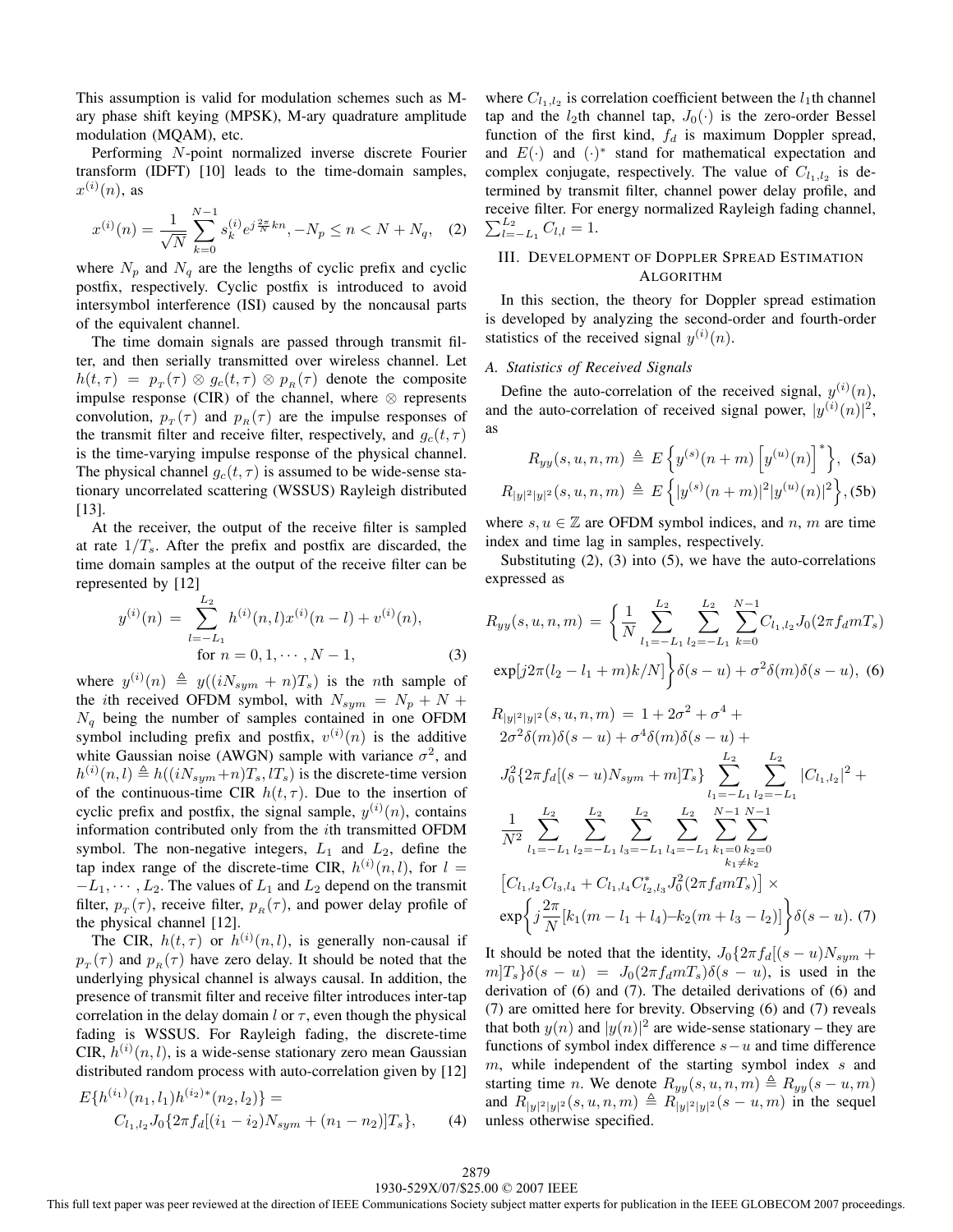Setting  $s-u=0, m=0$  in (6), we have  $R_{yy}(0) \triangleq R_{yy}(s=0)$  $u, n, m = 0$ 

$$
R_{yy}(0) = \frac{1}{N} \sum_{l_1 = -L_1 l_2 = -L_1}^{L_2} C_{l_1, l_2} \sum_{k=0}^{N-1} e^{j2\pi (l_2 - l_1)k/N} + \sigma^2,
$$
  
= 1 + \sigma^2. (8)

Therefore, the auto-covariance of the received signal power,  $V_{|y|_2^2|y|^2}(s-u,m) = E[|y^{(s)}(n+m)|^2|y^{(u)}(n)|^2] - E[|y^{(s)}(n+m)|^2]$  $||m||^2 E[|y^{(u)}(n)|^2]$ , can be written as

$$
V_{|y|^2|y|^2}(s-u,m) = R_{|y|^2|y|^2}(s-u,m) - (1+\sigma^2)^2. \tag{9}
$$

The statistics described in  $(6)$ ,  $(7)$  and  $(9)$  are expressed as functions of the Doppler spread  $f_d$ . However, the mathematical expressions of the statistics are extremely complicated, thus it would not be easy to directly extract  $f_d$  from them. To facilitate the development of the Doppler spread estimation algorithm, we offer three remarks of the statistics.

*Remark 1*: From (6), received signals coming from two different OFDM symbol intervals ( $s \neq u$ ) are always mutually uncorrelated regardless of  $m$ . Within the same OFDM symbol interval, when the time lag m meets  $L < m < N - L$ , where  $L = L_1 + L_2$ , the autocorrelation of received signal is also zero. Therefore, the autocorrelation,  $R_{yy}(s - u, m)$ , is not a good candidate for Doppler spread estimation.

*Remark 2*: When  $s \neq u$ , (7) and (9) can be simplified as follows

$$
R_{|y|^2|y|^2}(s-u,m) = 1 + 2\sigma^2 + \sigma^4 + V_{|y|^2|y|^2}(s-u,m)
$$
(10)

$$
V_{|y|^2|y|^2}(s-u,m) =
$$
  

$$
J_0^2\{2\pi f_d[(s-u)N_{sym}+m]T_s\}\sum_{l_1=-L_1}^{L_2}\sum_{l_2=-L_1}^{L_2}|C_{l_1,l_2}|^2.(11)
$$

In (11), the effects of additive white Gaussian noise (AWGN) is removed.

*Remark 3*: When  $s = u$ , the expression of the autocorrelation or auto-covariance has a complicated extra term compared to the  $s \neq u$  case, as can be seen from (7) or (9). This extra term is undesirable for Doppler spread estimation.

From the analysis above, we conclude that the autocovariance of the signal power evaluated at  $s \neq u$  case is the most suitable candidate for Doppler spread estimation. Compared to other statistics,  $V_{|y|^2}|y|^2$   $(s - u, m)$  at  $s \neq u$  has the following two advantages. First, it is directly related to maximum Doppler spread in an expression easy to analyze. Second, the effect of AWGN is completely removed, and this is highly desirable for the design of a robust algorithm.

#### *B. Doppler Spread Estimation*

We are now in a position to develop the Doppler spread estimation algorithm based on the auto-covariance given in (11). Denote

$$
\alpha = \sum_{l_1 = -L_1}^{L_2} \sum_{l_2 = -L_1}^{L_2} |C_{l_1, l_2}|^2 \tag{12}
$$

and let  $z = 2\pi f_d[(s-u)N_{sym}+m]T_s$ , then (11) can be written in a compact form as

$$
V_{|y|^2|y|^2}(z) = \alpha J_0^2(z). \tag{13}
$$

It's difficult to estimate Doppler spread  $f_d$  from (13) directly due to unknown variable  $\alpha$ . Instead, we resort to the normalized auto-covariance defined as

$$
V_N(k, z) \triangleq \frac{V_{|y|^2|y|^2}(kz)}{V_{|y|^2|y|^2}(z)} = \frac{J_0^2(kz)}{J_0^2(z)} \quad (k > 1 \text{ integer}). \quad (14)
$$

When the integer  $k$  is properly chosen such that  $kz$  is small, second-order approximation  $J_0(x) \cong 1 - x^2/4$  can be applied to (14), which results in

$$
\frac{V_{|y|^2|y|^2}(kz)}{V_{|y|^2|y|^2}(z)} \cong \frac{[1 - (kz)^2/4]^2}{(1 - z^2/4)^2}.
$$
 (15)

From  $(15)$ , z is solved as

$$
z = 2\sqrt{\frac{1 - R_N(k, z)}{k^2 - R_N(k, z)}},
$$
\n(16)

where  $R_N(k, z) = \sqrt{V_N(k, z)}$ . Let  $s - u = 1$  and  $m = 0$ , then  $z = 2\pi f_d N_{sym}T_s$ . The estimation for Doppler spread is finally given by

$$
\tilde{f}_d = \frac{\sqrt{\frac{1 - R_N(k, z)}{k^2 - R_N(k, z)}}}{\pi N_{sym} T_s} = \frac{F_1(k, z)}{\pi N_{sym} T_s},
$$
\n(17)

where

$$
F_1(k, z) \triangleq \sqrt{\frac{1 - R_N(k, z)}{k^2 - R_N(k, z)}}.
$$
\n(18)

It is worth pointing out that other choices of  $s, u$ , and  $m$  may also be used during estimation. In this paper, however, we fix  $z = 2\pi f_d N_{sym}T_s$  without loss of generality.

Similarly, if we utilize fourth-order approximation:  $J_0(x)$  ≅  $1 - x^2/4 + x^4/64$ , then

$$
\frac{V_{|y|^2|y|^2}(kz)}{V_{|y|^2|y|^2}(z)} \cong \frac{[1 - (kz)^2/4 + (kz)^4/64]^2}{(1 - z^2/4 + z^4/64)^2},\tag{19}
$$

and z is solved as

$$
z = 2\sqrt{2}\sqrt{\frac{k^2 - R_N(k, z) - (k^2 - 1)\sqrt{R_N(k, z)}}{k^4 - R_N(k, z)}}.
$$
 (20)

From (20) and the fact that  $z = 2\pi f_d N_{sym}T_s$ , Doppler spread estimation using fourth-order approximation is

$$
\hat{f}_d = \frac{\sqrt{2}\sqrt{\frac{k^2 - R_N(k,z) - (k^2 - 1)\sqrt{R_N(k,z)}}{k^4 - R_N(k,z)}}}{\pi N_{sym} T_s} = \frac{F_2(k,z)}{\pi N_{sym} T_s}, (21)
$$

where

$$
F_2(k, z) \triangleq \sqrt{2} \sqrt{\frac{k^2 - R_N(k, z) - (k^2 - 1)\sqrt{R_N(k, z)}}{k^4 - R_N(k, z)}}.
$$
\n(22)

The mobile speed can be calculated from the Doppler spread as  $v = f_d c/f_c$ , where c is the speed of light and  $f_c$  is the carrier frequency.

#### 1930-529X/07/\$25.00 © 2007 IEEE 2880

This full text paper was peer reviewed at the direction of IEEE Communications Society subject matter experts for publication in the IEEE GLOBECOM 2007 proceedings.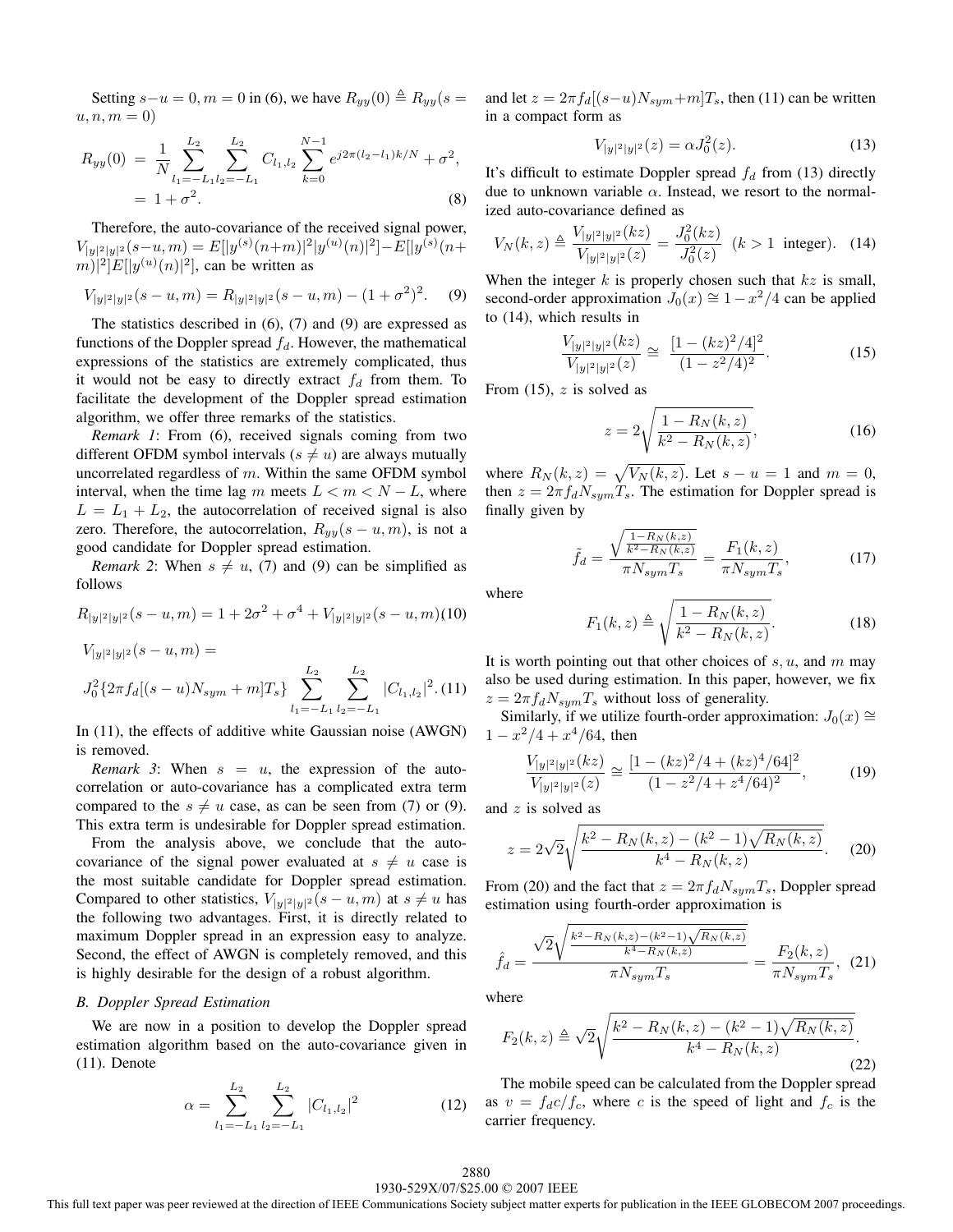The newly proposed method has several advantages over existing algorithms. First, it doesn't require the estimation of fading channel coefficients. Thus, all transmitted signals, including unknown data and known pilot, can be used in the estimation. Second, effect of additive noise is removed in the estimation thanks to the auto-covariance of received signal power. Third, the new method is developed based on a practical discrete-time channel model with correlated taps. Finally, the estimation is performed over time domain signals, thus it's not affected by ICI.

#### IV. A PRACTICAL DOPPLER SPREAD ESTIMATION **ALGORITHM**

Based on the theoretical analysis presented in Section III, a practical Doppler estimation algorithm with low estimation latency is presented in this section.

From (17) and (21), the proper operation of the Doppler estimation algorithm requires the knowledge of the autocovariance function,  $V_{|y|^2}|y|^2}(k, z)$ , which can in turn be approximated using time average. To obtain an accurate timeaveraged approximation, long data sequences are needed. This will result in large estimation delay with high computational complexity. To address this problem, we pass the received signal power,  $p^{(i)}(n) = |y^{(i)}(n)|^2$ , through a low pass filter to suppress the effects of AWGN and power fluctuations. The output of the low pass filter can be represented by

$$
\hat{p}^{(i)}(n) = \sum_{l=0}^{L_f} p^{(i)}(n-l) f(l),\tag{23}
$$

where  $L_f$  is the order of low pass filter with coefficients  $f(l)$ .

With the output of the low pass filter, the auto-covariance approximation can be collected from M consecutive OFDM symbols as

$$
V_{|y|^2|y|^2}(s-u=k,m) =
$$
  

$$
\sum_{i=0}^{M-k-1} \sum_{n=0}^{N-1} [\hat{p}^{(i+k)}(n+m) - \bar{p}][\hat{p}^{(i)}(n) - \bar{p}],
$$
 (24)

where  $\bar{p}$  is the mean value of the signal power calculated as

$$
\bar{p} = \frac{1}{MN} \sum_{i=0}^{M-1} \sum_{n=0}^{N-1} \hat{p}^{(i)}(n).
$$
 (25)

After obtaining estimation of auto-covariance, we still have one problem left: how to choose the integer value of  $k$  used in (17) and (21)? The selection of  $k$  depends on two factors: first,  $kz$  should be small such that approximations in (15) and (19) still hold; second, for a given Doppler spread  $f_d$ , or  $z = 2\pi f_d N_{sym}T_s$ , the normalized auto-covariance,  $V_N(k, z)$ , should not be too close to 1, such that enough information can be collected from  $V_N(k, z)$  for Doppler spread estimation. However, there is no single value of  $k$  that can achieve the above two objectives over all the practical Doppler spread values. Therefore, we classify the Doppler spread into three categories, "low", "medium", and "high". Different values of  $k$  are used for each of the three categories.

Classification of Doppler spread is performed at the receiver by using the auto-covariance of received signal power. In (9), when  $s = u$ , we choose the value of m such that  $T_m = mT_s$ is less than 30 $\mu$ s, then  $J_0(2\pi f_d mT_s) \approx 1$  even if  $f_d$  is as high as 500Hz. In this case, the auto-covariance  $V_{|y|^2}|y|^2(s-u)$  $(0, m)$  tends to a constant value irrelevant to  $f_d$ . We denote this constant as  $V_{|y|^2}|y|^2}$  ( $T_m$ ). Further, we choose  $s - u = k_0$ , such that  $T_{blk} = k_0 T_{sym} \approx 5ms$ , where  $T_{sym} = N_{sym}T_s$  is the time duration of one OFDM symbol including prefix and postfix. Similarly, define  $V_{|y|^2|y|^2}(T_{blk}) \triangleq V_{|y|^2|y|^2}(s - u =$  $k_0$ ,  $m = 0$ ). Then the classification of Doppler spread can be achieved by comparing the ratio of auto-covariances with certain thresholds, as in the following

$$
\frac{V_{|y|^2|y|^2}(T_{blk})}{V_{|y|^2|y|^2}(T_m)} \begin{cases} > 0.95, \quad low, \\ < 0.3, \quad high, \\ otherwise, \quad medium. \end{cases} \tag{26}
$$

It should be noted that the threshold values are chosen for illustration purpose only. Other values can be obtained through optimization to get better estimation accuracy.

After channel classification, the value of  $k$  is chosen as

$$
k = \begin{cases} 10k_0, & low, \\ k_0, & medium, \\ \lceil 0.1k_0 \rceil, & high. \end{cases}
$$
 (27)

The values used in (27) are obtained based on empirical simulation results. The values of  $k$  can then be substituted into (17) and (21) to get the estimation of Doppler spread.

#### V. SIMULATION

The DVB-H system is used as an example to illustrate the effectiveness of the proposed algorithm in practical OFDM systems.

In the simulation, one OFDM symbol excluding prefix and postfix has time duration of  $T_u = 224 \mu s$ . Sampling interval is  $T_s = T_u/N$ , where the value of N is related to system operating mode. Three modes are provided in DVB-H: 2Kmode, 4K-mode and 8K-mode, corresponding to  $N = 2048$ ,  $N = 4096$  and  $N = 8192$ , respectively. The 2K-mode with  $N = 2048$  is used in the simulation. The length of the cyclic prefix and cyclic postfix is  $N/8 = 256$  samples. One OFDM frame consists 68 OFDM symbols, and four frame forms one super-frame. The transmit filter  $p_T(\tau)$  and receive filters  $p_B(\tau)$ are normalized square root raised cosine filter with roll-off factor 0.3. The power delay profile of the wireless physical fading channel has 120 taps with  $T_s/2$  spacing between adjacent taps. The average power of the first 40 taps ramps up linearly and the last 80 taps ramps down linearly, and the total power of the fading channel is normalized to unity. Low pass filter has  $L_f = 50$  taps.  $k_0 = 20$  is chosen in (27) for DVB-H system. In this simulation, the maximum Doppler spread estimation is obtained by averaging over the two estimations from (17) and (21) as  $f_d = (f_d + f_d)/2$ .

Fig. 2 shows the simulation results of the proposed Doppler spread estimation algorithm in a DVB-H system with 64QAM